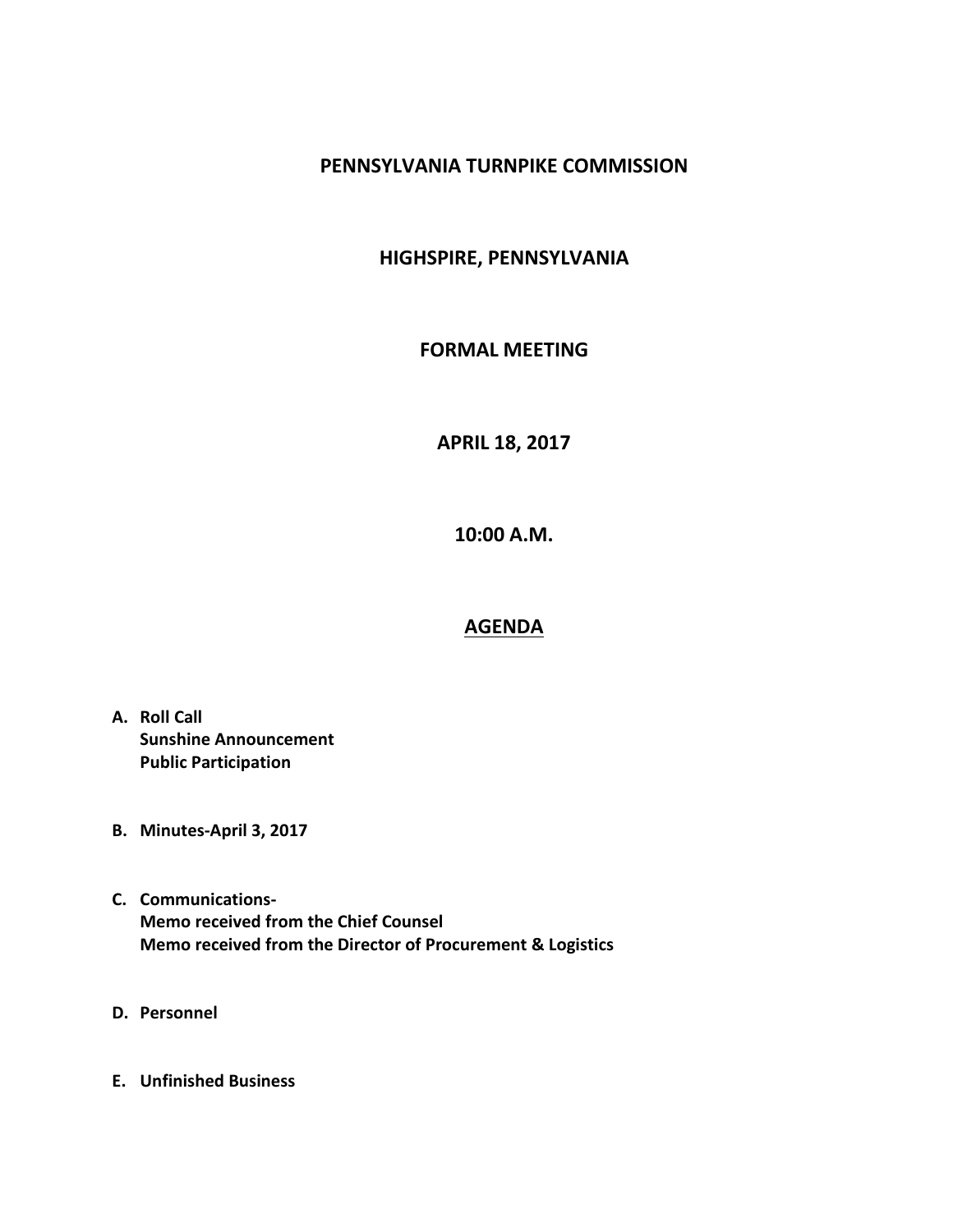- **1. Approve the issuance of a check to the Indiana Bat Conservation Fund in the amount of \$122,175.54 to mitigate for the loss of 32.79 acres of forest land necessary for the replacement of the Beaver River Bridge at MP 13.21.**
- **2. Approve the negotiation and execution of the Agreements and a Supplement for the items listed in memos "a" through "g":**
	- **a. Supplemental Agreement with G.R. Sponaugle & Sons, Inc. for HVAC repair services for the Central Office and TIP buildings, for an additional \$15,827.94 for equipment repair/replacement needed for the addition of East Park Drive during the 2016 contract year; for a revised not-to-exceed amount of \$95,827.94;**
	- **b. Release Agreement and Settlement with James Jeffries, and authorize issuance of the workers' compensation settlement amount;**
	- **c. Reimbursement Agreement with Penelec to reimburse Penelec the cost for the engineering and utility relocation work necessary for the replacement of Bridge B-502 at MP 110.12; at a not-to-exceed amount of \$98,924.66;**
	- **d. Agreement with Kahua for project collaboration and document management; at a not-toexceed amount of \$1,000,000.00 over 3 years;**
	- **e. Settlement Agreement and Release in the case, Quigley v. PTC, et al., and approve the settlement amount;**
	- **f. Reimbursement Agreement with the PA Fish and Boat Commission to reimburse the Fish and Boat Commission the cost to perform the stream mitigation for stream impacts associated with the total reconstruction project from MP A31.00 to MP A38.00; at a not-to-exceed amount of \$175,000.00;**
	- **g. Four (4) reimbursement agreements with West Penn Power Company (WPPC) to reimburse WPPC the cost for the engineering and utility relocation work necessary for construction of the Southern Beltway, Section 55-C1-1; at a combined not-to-exceed amount of \$800,000.00.**
- **3. Approve the Right-of-Way Requests for the items listed in memos "a" through "d":**
	- **a. Acquisition of Right-of-Way #7225-B (Leon P. Wilfong), a total take parcel necessary for the total reconstruction from MP A38.00 to MP A44.00 by authorizing payment of \$175,932.17 representing fair market value, pro-rated taxes and recording fees to Diversified Settlement Services, Inc., escrow agent; authorize the appropriate Commission officials to execute the Agreement of Sale and other documents that may be required for closing; authorize payment of additional statutory damages as calculated by the Right-of-Way Administrator and**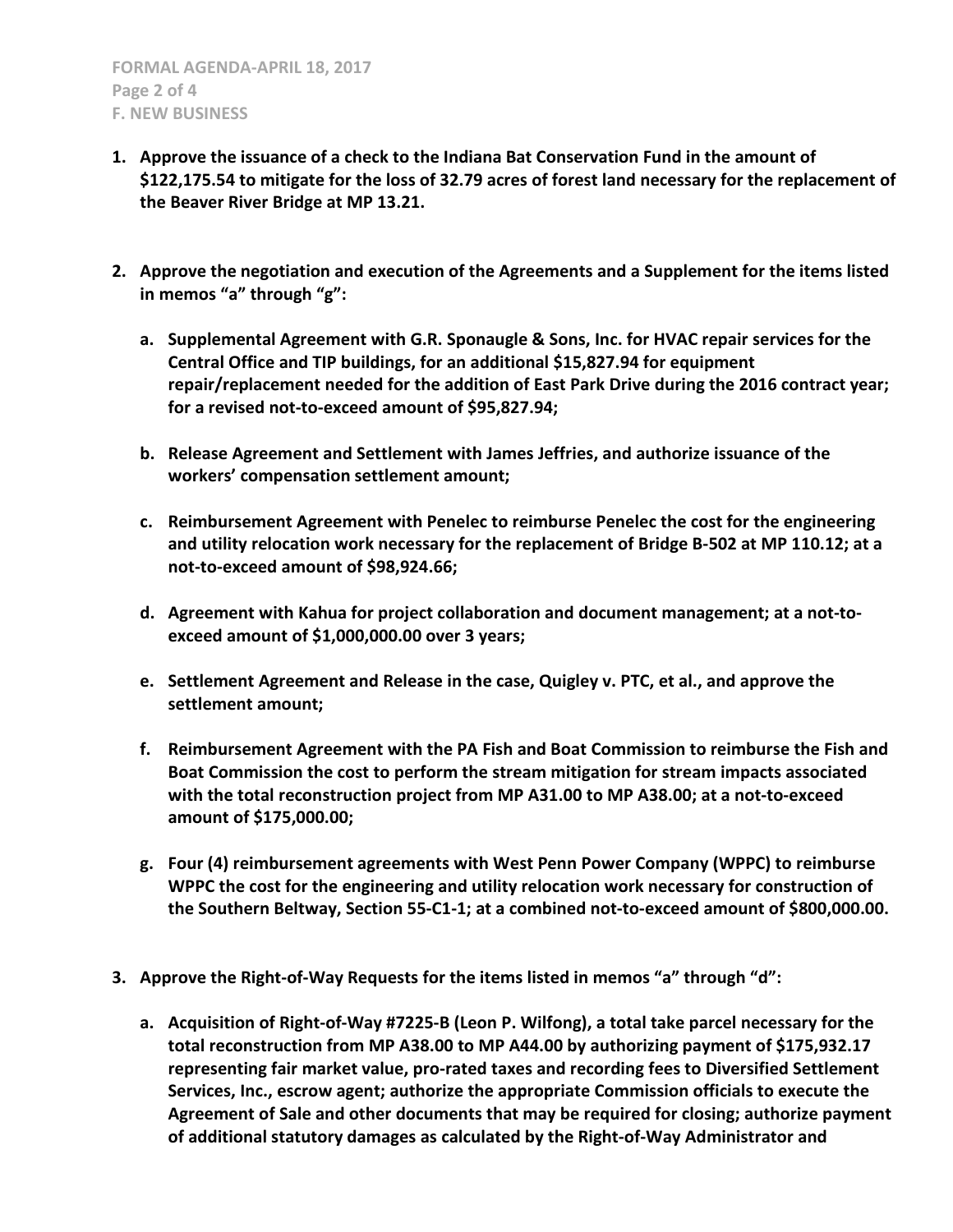**approved by the Chief Counsel; and payment of fair market value to the property owner is contingent upon the delivery of a deed as prepared by the Legal Department;**

- **b. Acquisition of Right-of-Way #2136-C ( Betty Calhoun), a total take parcel necessary for the total reconstruction project from MP 149.50 to MP 155.50 by authorizing payment of \$120,317.43 representing fair market value, pro-rated taxes and recording fees to Fee Simple Settlement, LLC, escrow agent; authorize the appropriate Commission officials to execute the Agreement of Sale and other documents that may be required for closing; authorize payment of additional statutory damages as calculated by the Right-of-Way Administrator and approved by the Chief Counsel; and payment of fair market value to the property owner is contingent upon the delivery of a deed as prepared by the Legal Department;**
- **c. Acquisition of Right-of-Way #14112 (Wheeling & Lake Erie Railway Company, subleasee of the Pittsburgh & East Virginia Railway Company), a partial take parcel necessary for construction of the Southern Beltway, Rt. 22 to I-79, by authorizing payment of \$30,000.00 representing fair market value to Wheeling & Lake Erie Railway Company; authorize the appropriate Commission officials to execute the Agreement of Sale and other documents that may be required for closing; authorize payment of additional statutory damages as calculated by the Right-of-Way Administrator and approved by the Chief Counsel; and payment of fair market value to the property owner is contingent upon the delivery of a deed as prepared by the Legal Department;**
- **d. Adopt the proposed Property Acquisition Resolution for Right-of-Way #17726 (McDonald Sportsmen's Association, Inc.), a partial take parcel necessary for construction of the Southern Beltway, Rt. 22 to I-79, by authorizing payment of \$1,750,000.00 representing Estimated Just Compensation to Bresnahan, Nixon & Finnegan, P.C., escrow agent; and authorize payment of additional statutory damages as calculated by the Right-of-Way Administrator and approved by the Chief Counsel.**
- **4. Approve advertising for traffic and revenue services systemwide.**
- **5. Approve the Award of a Bid, a Change Order and the Issuance of Purchase Orders for the items listed in memos "a" through "d":**
	- **a. Change Order to the agreement for microwave backbone upgrade (phase 2) with Alcatel-Lucent USA, Inc., to accommodate the bandwidth required for Cashless Tolling, at a cost of \$83,452.42;**
	- **b. Systemwide roadway lighting replacement, utilizing the Commonwealth's contract with Schaedler Yesco Distribution, inc.; at a total award of \$548,867.00;**
	- **c. Card access for Everett maintenance facility, to the lowest responsive and responsible bidder, Shultheis Electric; at a total award of \$252,300.00;**